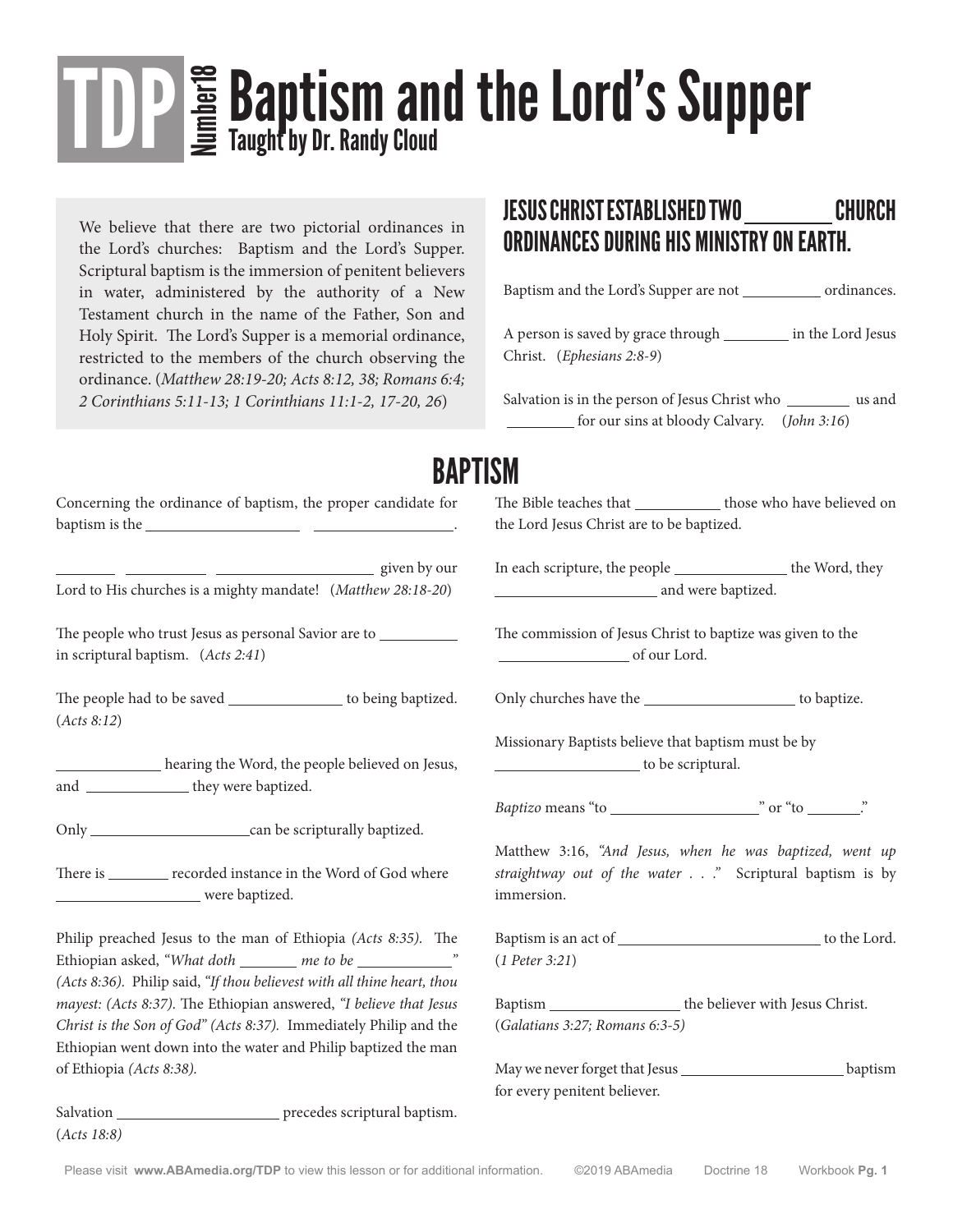# **TOP** E **Baptism and the Lord's Supper** Taught by Dr. Randy Cloud

#### THE LORD'S SUPPER

The Lord's Supper is the other ordinance given to churches by the Lord Jesus Christ.

As Jesus observed His last Passover with His disciples, He the Lord's Supper in place of the Passover in remembrance of His sacrificial and substitutionary death at Calvary for the sins of the world. (Matthew 26:26-28)

*"...when ye come in the church."* (*1 Corinthians 11:18*)

.

Only those who are members of the church observing the ordinance of the Lord's Supper have the privilege to

The Lord's Supper was \_\_\_\_\_ given to associations, individuals as such, but was given by our Lord to local churches to observe in local church capacity.

Church members should prayerfully themselves so that they will not bring a reproach on the name of Christ and experience the Lord's discipline. (*1 Corinthians 11:28-30*)

A casual and careless \_\_\_\_\_\_\_\_\_\_\_\_\_\_\_\_\_\_\_\_\_\_\_ places a person in of discipline from the Lord. (*1 Corinthians 11:27-30*)

God allowed sickness and even \_\_\_\_\_\_\_\_\_\_\_\_\_\_\_ to come to the church at Corinth because they were partaking of the Lord's Supper in an unworthy manner.

If our hearts are not right, God has to His children to bring us to the place of blessing. (*1 Corinthians 11:28*)

At the Lord's Supper, we look:

- example 2 and confess our sins;
- and remember Calvary;
- and eagerly anticipate His return.

The first element used by Jesus as He instituted the Lord's Supper was the **bread.** (*1 Corinthians 11:24*)

The unleavened bread declared that Jesus was without \_\_\_\_\_\_\_\_\_. (*1 John 3:5*)

The second element used by Jesus was the cup or the of the vine.

The cup is a picture of the <u>cup</u> contract of Jesus. (*Matthew 26:28*)

Partaking of the \_\_\_\_\_\_\_\_\_\_ of the vine during the Lord's Supper is a that Jesus saves.

The reason to observe the Lord's Supper is in of Jesus. (*Luke 22:19; 1 Corinthians 11:23-25)*

The Lord's Supper is a powerful testimony of the sacrificial **COLLEGE 19 COLLEGE 19 COLLEGE 19 COLLEGE 19 COLLEGE 19 COLLEGE 2013** 

The Lord's Supper proclaims that Jesus is ! (*1 Corinthians 11:26*)

Jesus is the whole who will come again for His children!